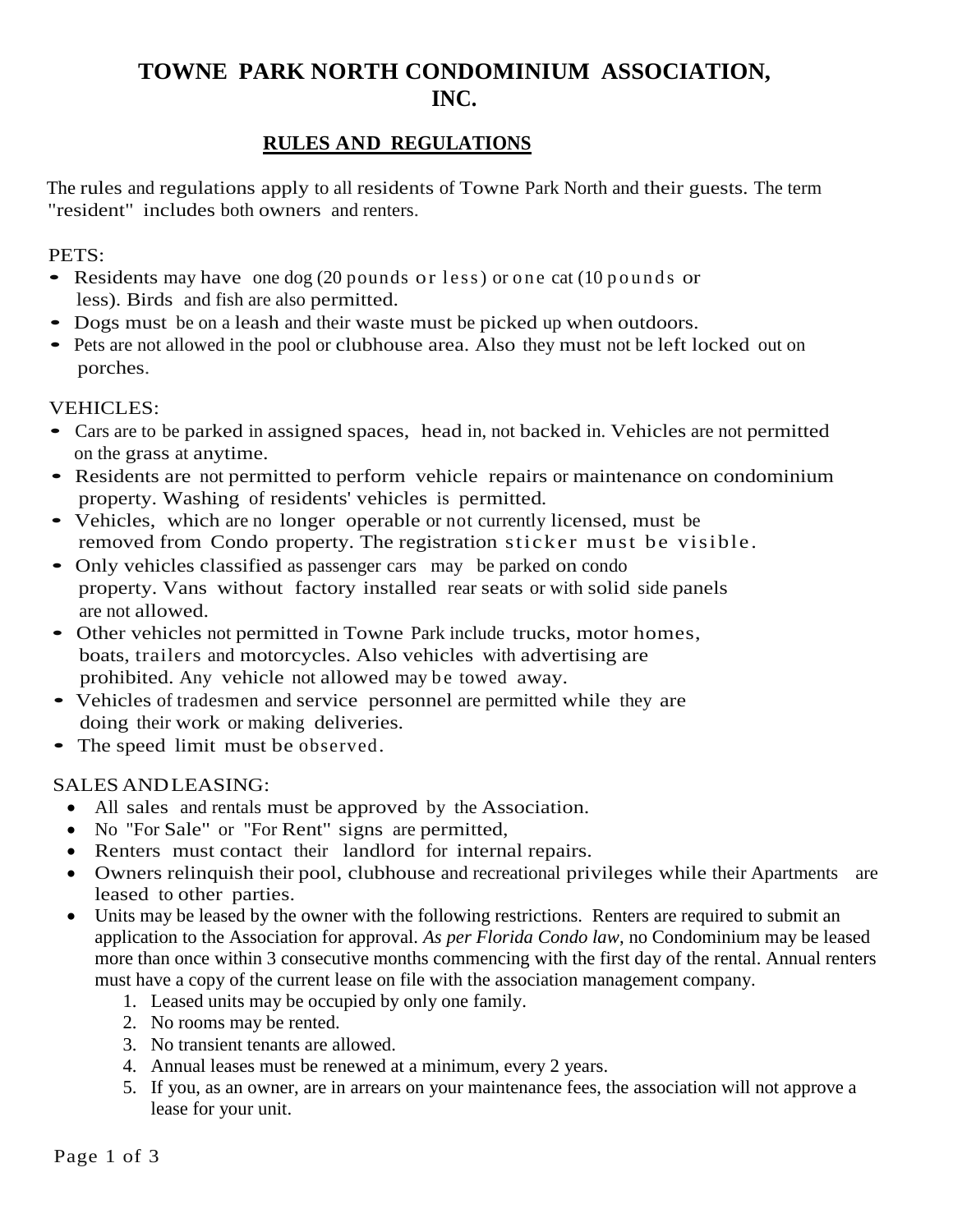# POOL:

- No lifeguards are on duty. You use the pool at your own risk. Children under 12 must be accompanied by an adult.
- No glass is allowed in pool area.
- No running or horseplay in pool area.
- Shower before entering pool. Coverchairs and lounges with towels.
- Pool is open daily until 10:00 PM.
- Pool may not be reserved for private parties.
- Resident must accompany guests using the pool.

#### CLUBHOUSE:

- No smoking inside the clubhouse or on the pool deck.
- No wet bathing suits in clubhouse.
- Activities sponsored by the Towne Park Association take precedence over private functions.
- The clubhouse may be reserved only for private functions.
- The facilities may not be used for business purposes or by clubs, political or religious organizations.
- Clubhouse must be reserved <sup>a</sup> week in advance with management, who will post Reservation Notice on clubhouse door.
- Signed agreement to reserve clubhouse must be accompanied by \$100. Deposit is refundable if clubhouse is left in good order.

## EXTERNAL PLANTING:

- . Landscape committee is in charge of maintenance of our grounds and planting of shrubs and flowers.
- Residents wishing to contribute to the planting around their building must contact the landscape committee and may plant only with the guidance and approval of the landscape committee.

## ADDITIONS TO CONDOS:

- Only Board approved screen doors, security screen doors and hurricane shutters may be installed.
- Owners of second-floor apartments when making any changes must contact management.
- White must show at windows, patio doors and porch enclosures including but not limited to blinds, verticals, curtains and drapes.
- Per the condo docs, external appearance changes, decorations and antennas are not permitted.